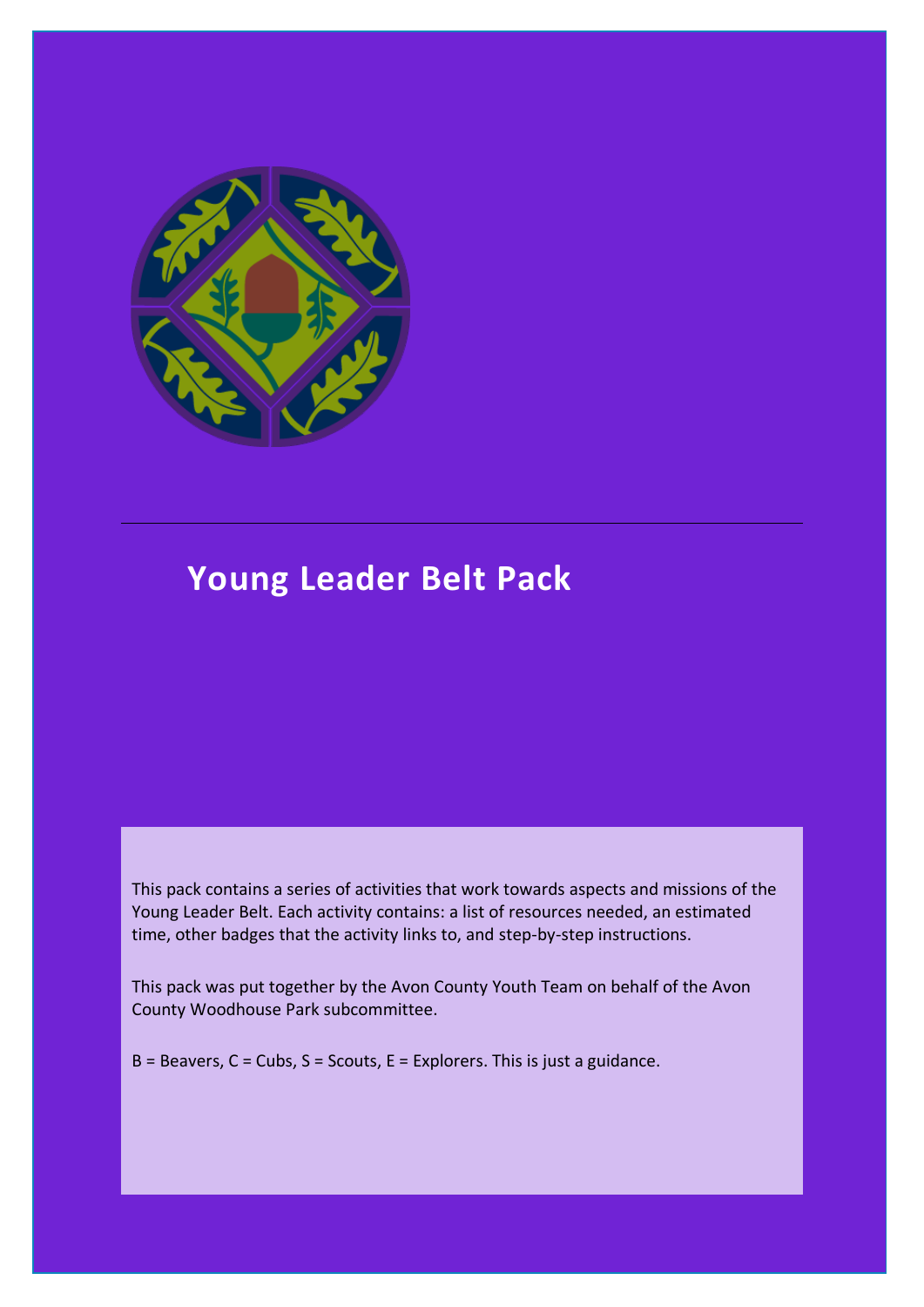# **Social Distancing Disclaimer**

Any activity undertaken face-to-face needs to comply with current social distancing guidelines and the current advice and readiness level from Scouts UK. Any face-to-face activities must have an associated risk assessment and be undertaken in compliance with Covid-19 regulations.

If you'd like to provide any feedback on this activity, please email the Avon County Youth Team at avoncountyyouthteam@gmail.com.

# **Table of Contents**

| 1.0 |  |
|-----|--|
| 1.1 |  |
| 1.2 |  |
| 1.3 |  |
| 1.4 |  |
| 1.5 |  |
|     |  |
| 2.0 |  |
| 2.1 |  |
| 2.2 |  |
| 2.3 |  |
| 2.4 |  |

## <span id="page-1-0"></span>**1.0 Mission 1: Game**

<span id="page-1-1"></span> $1.1$ Escape the Jail (B, C, S)

Estimated Time: 15 Minutes

This Counts towards:





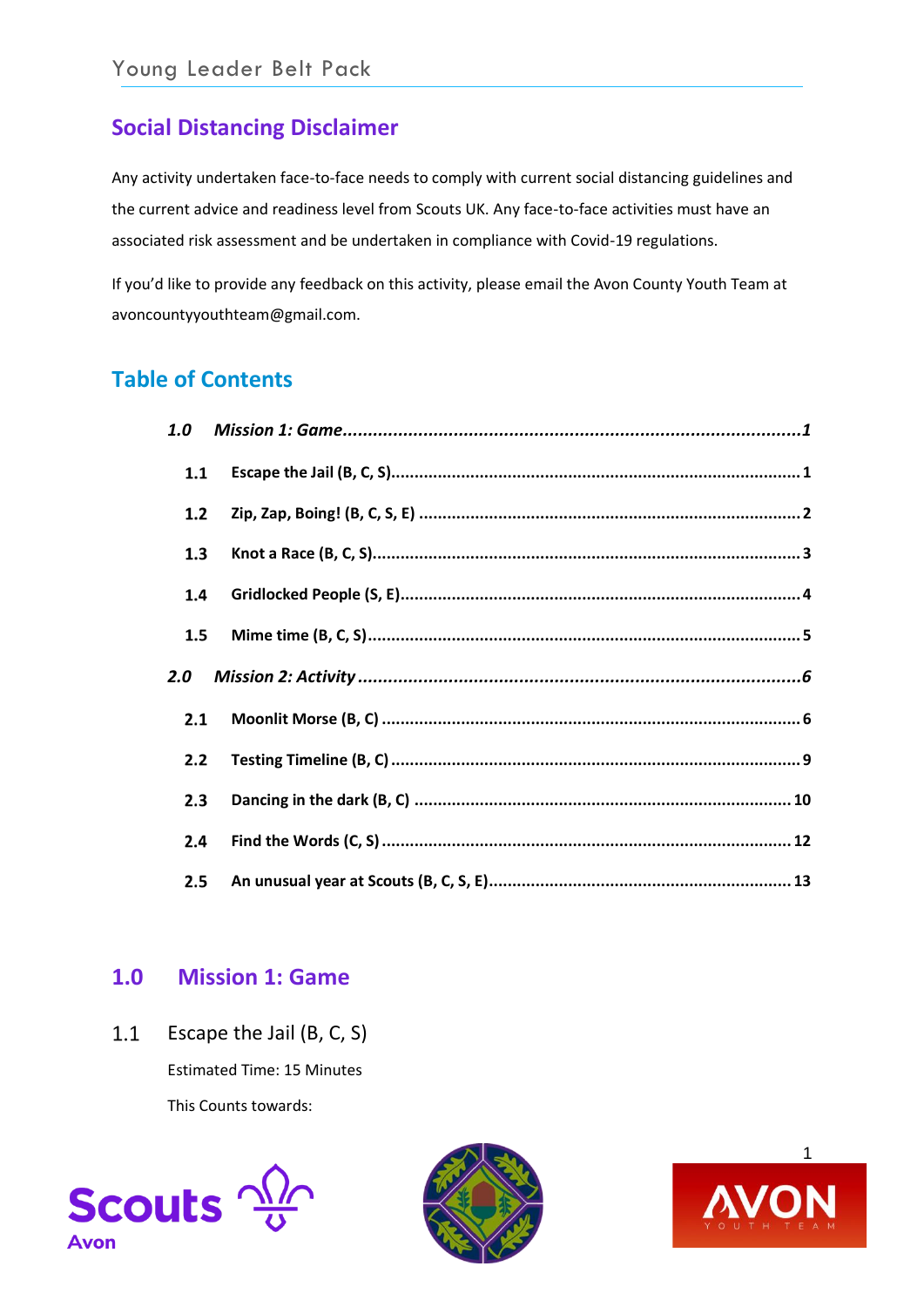- The Beavers my Outdoors Challenge Award
- The Cubs Our Outdoors Challenge Award
- The Scouts Outdoor Challenge Award

### **Play Jail Escape**

- 1. The person leading the game should explain the boundaries of play and any signals (for example, that if they blow the whistle two times everyone should come out from their hiding places and meet back at the starting point).
- 2. The person leading the game should mark out a jail. They should mark out cells inside the jail to make it easy for the hiders to stay two metres apart while in jail. They should mark a boundary around the edge of the jail, which people can run to while staying distanced from anyone inside the jail. (This is to make it simple for people to stay distanced while playing – you may have to adapt this based on your playing space. If there's not enough room for a jail like this, you could have a symbolic jail for the hiders to aim for and ask anyone in jail to wait elsewhere).
- 3. Everyone should split into two even teams. One team are the hiders, the other are the jailors.
- 4. Each jailor should get a torch and make sure it's working.
- 5. The jailors should close their eyes and count to 60. Meanwhile, the hiders should find a hiding place within the boundaries.
- 6. Once the jailors have finished counting, they should set out to try to find the hiders. When a jailor thinks they're about two metres away from a hider, they should turn on their torch and point the beam at the hider.
- 7. If the hider thinks they're going to be caught, they should run to another hiding place. The jailor should try to catch them with the beam of their torch, making sure they stay two metres apart.
- 8. If a jailor catches a hider with their torch beam, the hider should go to jail.
- 9. The hiders should try to free the people in jail by having at least one foot inside the jail boundary and saying, 'escape the jail'. If they succeed without being caught, everyone inside the jail is free to hide again.
- 10. The game ends when all of the hiders have been caught and are in jail or when time's up.
- 11. If there's time, everyone should switch sides so the jailors have a turn at hiding and the hiders become the jailors.

#### <span id="page-2-0"></span> $1.2$ Zip, Zap, Boing! (B, C, S, E)

Estimated Time: 5 Minutes

This Counts towards:

The Teamwork Challenge Award – Bevers, Cubs and Scouts

### **You will need**

Pens or Pencils





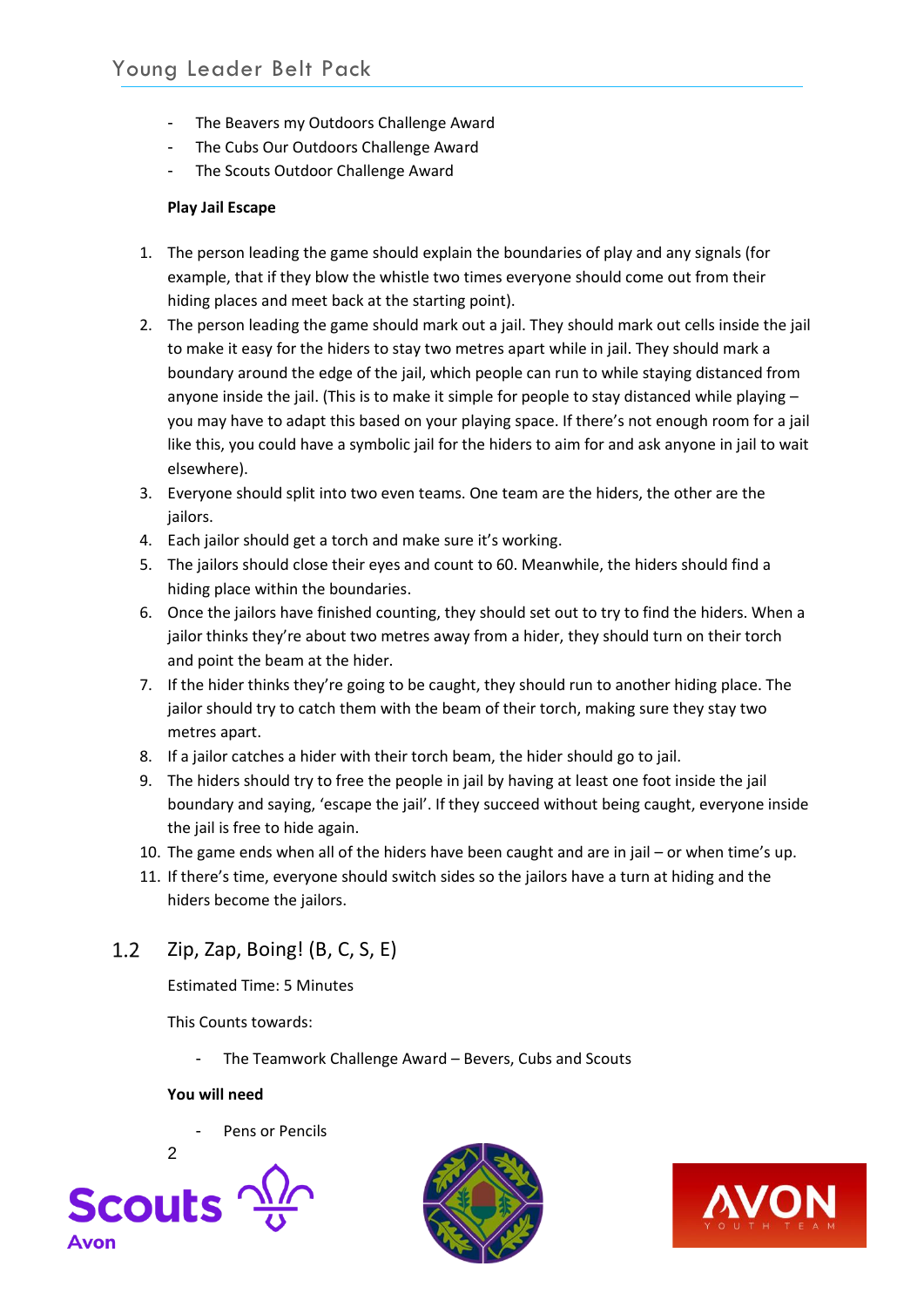- Scrap Paper

### **Run the Game**

- 1. Everyone should stand in a distanced circle. There should be a two metre space between each person, so that everyone has room to do a star-jump where they stand. Have everyone reach out to the side with their arms and legs to check that they've got enough space. For large groups, consider making two or three circles, each with eight to 12 players.
- 2. Explain that in this game, play should be passed around or across the circle. There are three ways to pass play to the next person. One of these is 'zip.' Demonstrate 'zip' by clasping the hands with thumbs raised and index fingers pointing to the next person in the circle. Demonstrate the 'zip' sound effect. Have everyone practice by using 'zip' to pass play around the circle. 'Zip' only passes play along to the next person in the circle. The person who starts the 'zips' may pass 'zip' to their left or right. Henceforth, 'zips' move only in that direction. Each player should clearly say 'zip' and do the correct action, pointing to the next person.
- 3. The next way to pass play along is 'zap.' Demonstrate 'zap' by clasping the hands with thumbs raised and index fingers pointing, in the same way as 'zip.' However, 'zap' passes play to anyone else in the circle, and not the next person in line. Demonstrate the 'zap' sound effect. Have everyone practice by using 'zip' and 'zap' to pass play around the circle. 'Zap' passes play to anyone in the circle who isn't the next person in line (ie the next person who would be 'zipped'). The person who's 'zapped' may pass play to their left or right with 'zip,' or indeed 'zap' someone else. Each player should clearly say 'zap' and do the correct action, pointing to the person across the circle that they're passing play onto.
- 4. The final way to pass play along is 'boing.' Demonstrate 'boing' by doing a star-jump and doing the 'boing' sound effect. Explain that 'boing' passes a 'zip' or a 'zap' back the way it's just come. Do a practice round with 'zip,' 'zap' and 'boing' so that everyone's clear on the rules.
- 5. Run the game. When someone makes a mistake, they should sit down or step out of the circle. Everyone should watch and listen carefully as they try to catch other players out. Keep playing until there are just two people remaining.

#### <span id="page-3-0"></span> $1.3$ Knot a Race (B, C, S)

Estimated Time: 30 Minutes

This Counts Towards:

- Beavers my Outdoors Challenge Award
- Cubs Pioneer Activity Badge
- Scouts Pioneer Activity Badge

### **You will need**

- Masking tape
- Rope





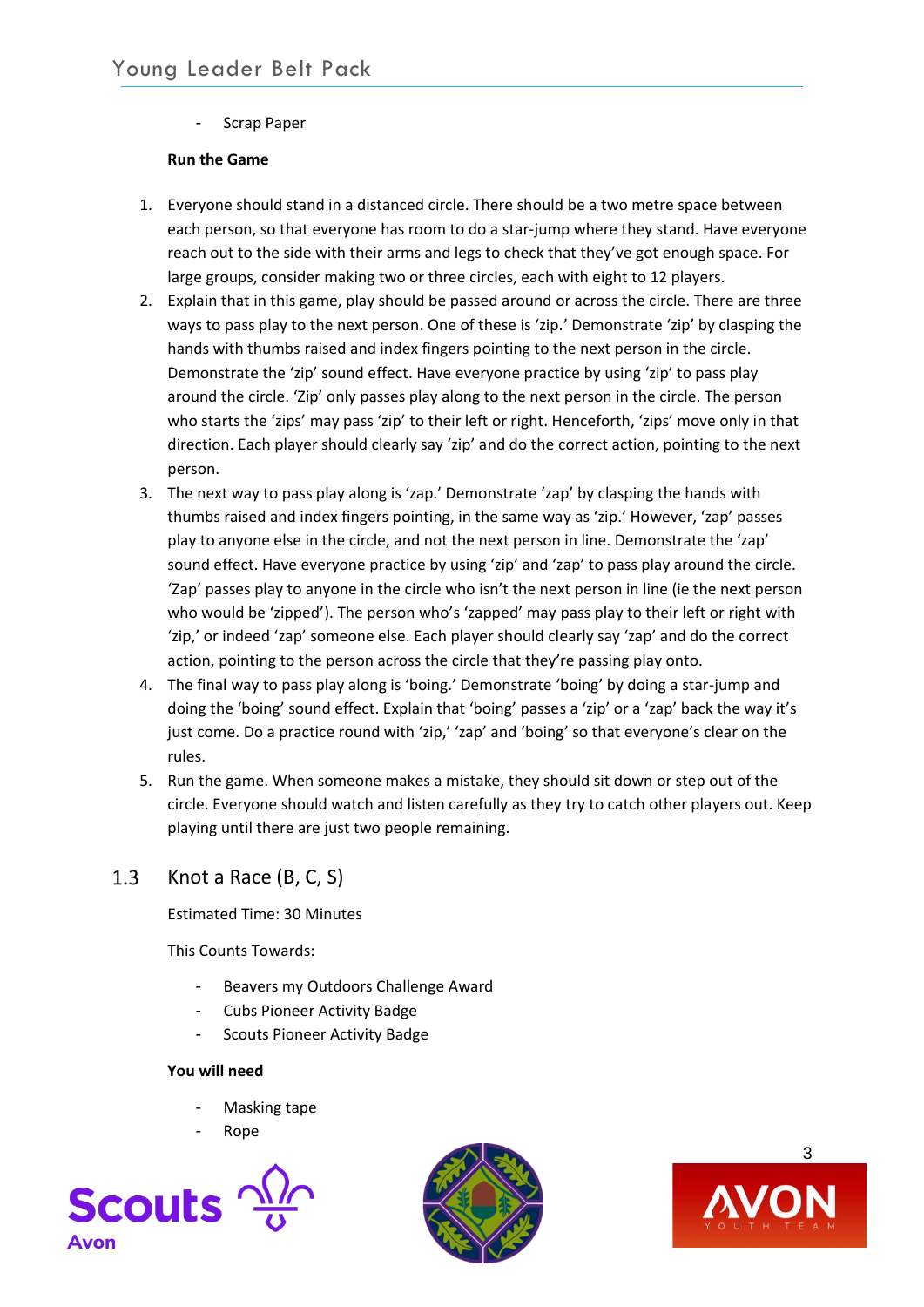**Cones** 

## **Before you begin**

- Mark out a start and a finish line
- Use markers to create points in between, The number of markers determines how long the game lasts for.
- Make a list of knots and hitches to try out, depending on the level of the group.

## **Get ready to tie knots**

- 1. Give everyone a length of rope.
- 2. Everyone should line up at the start line with their rope, making sure they stay a safe distance from each other.
- 3. The person leading the game should call out the name of a knot or a hitch, and each player should try to tie it.
- 4. The person leading the game check each player's knot or hitch. Anyone who ties it correctly can step forward to the next marker.
- 5. Repeat until someone crosses the finish line.

#### <span id="page-4-0"></span> $1.4$ Gridlocked People (S, E)

Estimated Time: 20 Minutes

This Counts Toward:

Scouts Teamwork Challenge Award

### **Before you begin**

This game works for eight players. If you have more people, they'll have to take it in turns to swap in and add their opinions from the side-lines.

## **Play the game**

- 1. The person leading the game should lay out nine hula hoops in a three-by-three grid on the ground. Make sure each hoop is at least two metres away from the next.
- 2. Eight people should move onto the grid and stand in a hoop. There should be one empty spot left in the grid – to start off with, make sure this space is in a corner.
	- Think about how everyone can get on to the grid while staying socially distanced. People may need to take it in turns to walk on, for example.
- 3. The person leading the game should choose a player standing in a corner and explain that the first challenge is to move them into the empty space while following the rules: only one person can move at a time and people can only move if they're next to (not diagonally across from) the empty space.





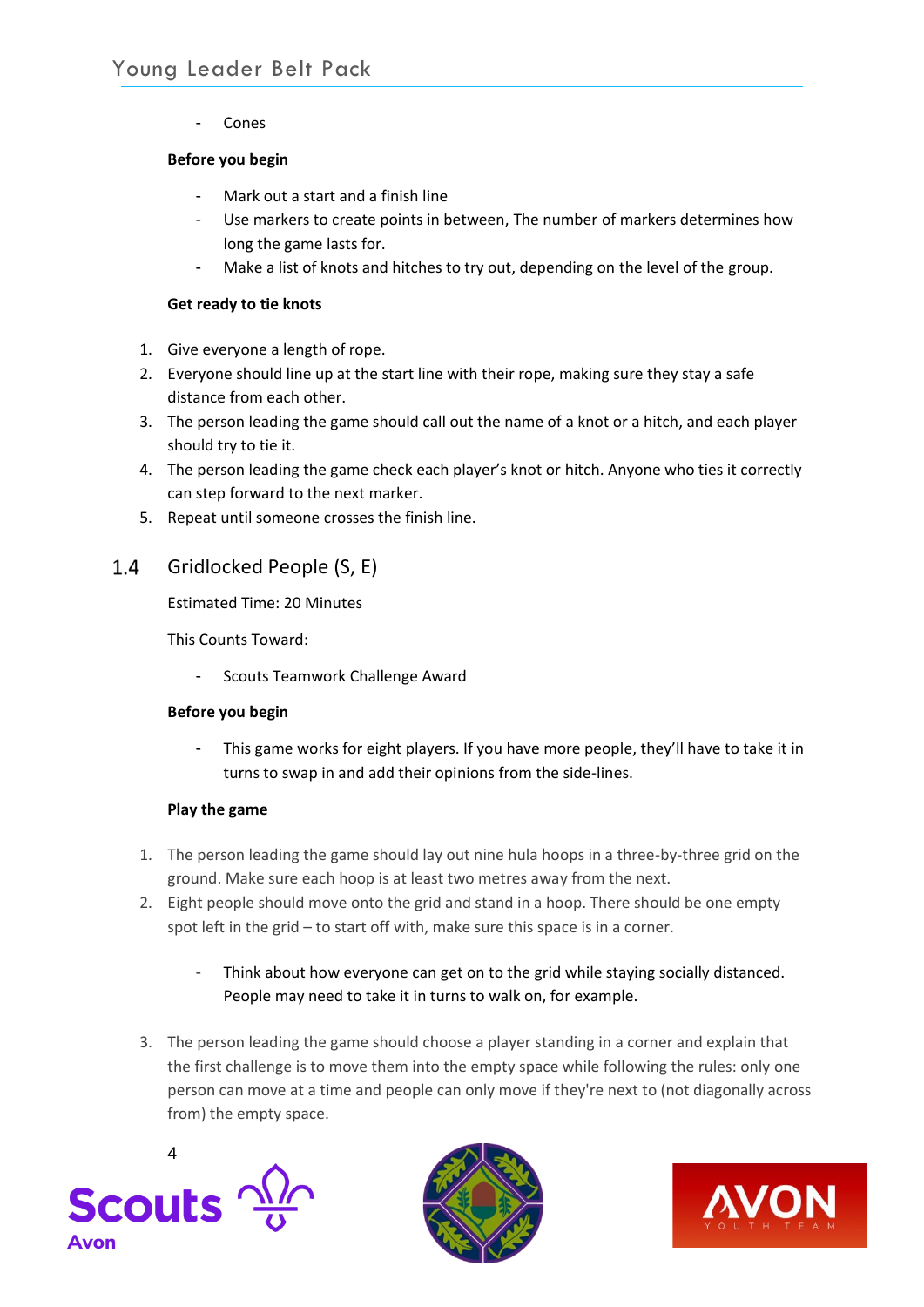- 4. Everyone should work together to move one by one until the chosen player is in the right corner.
- 5. The person leading the activity should set a new challenge, for example, moving an entire row of people from one side to the other (keeping them in the right order), rearranging everyone in order of height or age, or numbering people and asking them to get in order.

#### <span id="page-5-0"></span> $1.5$ Mime time (B, C, S)

## Estimated Time: 10 Minutes

This Counts Towards:

- Beavers Teamwork Challenge Award
- Cubs Teamwork Challenge Award

## **Play the game**

- 1. Everyone should split into teams of about four to six players.
	- Adjust the sizes as you need to, depending on your group.
- 2. Each team should line up one behind the other, facing the same direction. Remember to leave 2m of space between each person.
- 3. The person leading the game should ask the last person in each team to turn around to face them and take a few steps away from their team.
- 4. The person leading the game should give each person a simple message, for example, 'I love apples', 'we're going rock climbing', or 'we need to tidy up'.
	- You don't need to give all the teams the same message. You could make the messages relate to an activity or theme you'll be doing.
- 5. The players should return to their place in the line.
- 6. The player with the message should call the name of the person in front of them. The person in front of them should turn around, and the player with the message should mime their message using actions and facial expressions - they can't say any words or use any noises.
- 7. When the player in front of them thinks they've got it, they should turn around to call the name of the person in front of them and repeat step six.
- 8. The message should travel all the way up the line, one person at a time.
- 9. Once they've seen the mime, the person at the front of the line should tell everyone what they think the message might be.
- 10. The person at the back of the line should tell the person at the front of the line if they're right. Did the message change much?





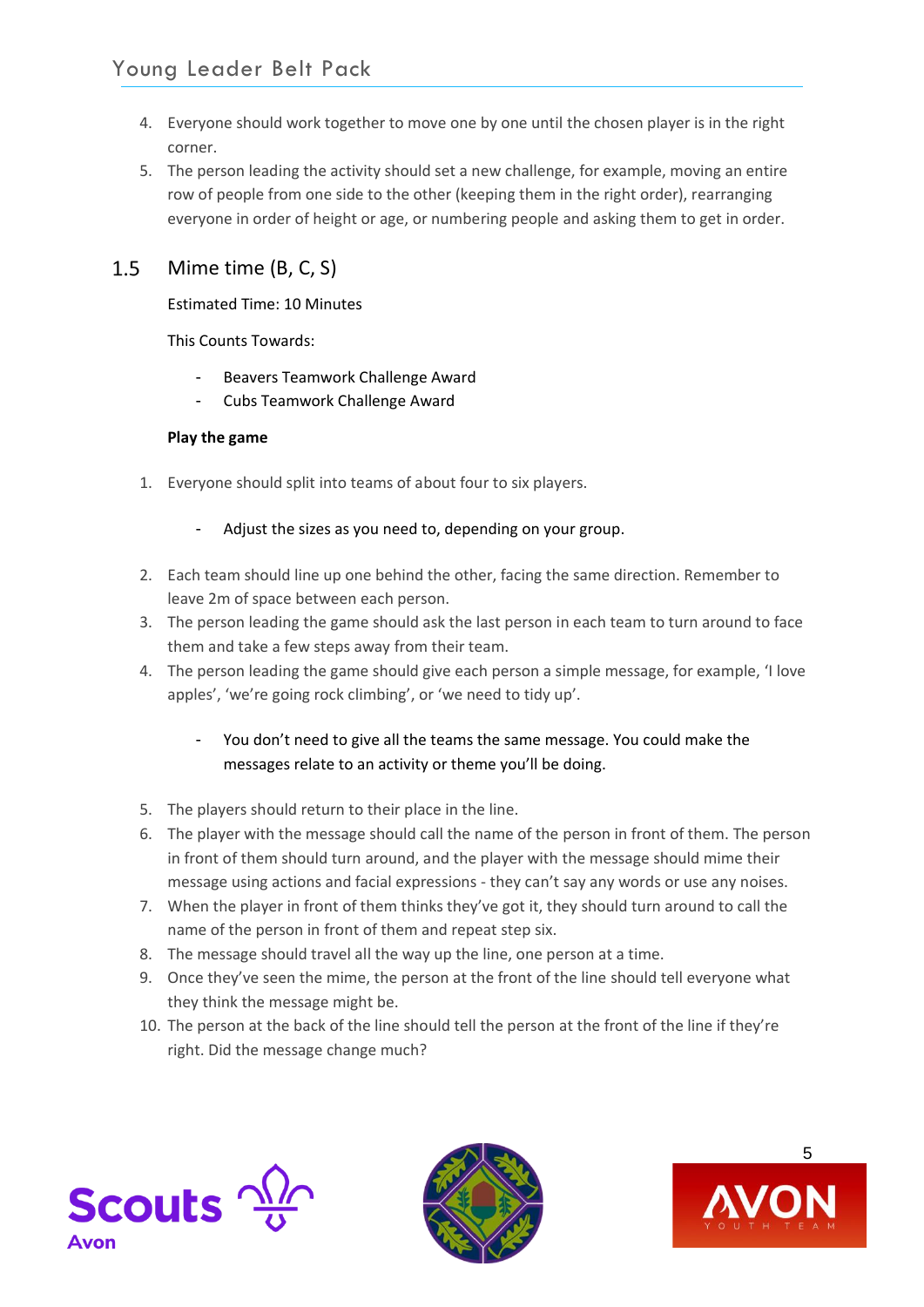# <span id="page-6-0"></span>**2.0 Mission 2: Activity**

#### <span id="page-6-1"></span> $2.1$ Moonlit Morse (B, C)

Estimated Time: 45 Minutes

This counts towards:

- The Beaver Communicator Activity Badge
- The Cubs Communicator Badge

#### **You will need**

Torches - due to COVID-19 Beavers should bring their own torches. If you do supply or share torches make sure they are cleaned before and after use.

#### **Before you begin**

- Look through the 'Torchlight Morse Code Sheet (page 9) so you understand the idea and can answer any questions your group may have.
- Make sure you have a suitable outdoor space set out, mark boundaries if you need too.

### **Part 1: Learn Morse Code**

- 1. The person leading the activity should separate everyone into small, socially distanced groups.
- 2. Everyone should get a copy of the 'Torchlight Morse code' sheet and look at the code. If it's already really dark, they should use their torches to help them.
- 3. The person leading the activity should explain that a dot is one unit long and a dash is three units long. The space between parts of the same letter is one unit, the space between letters is three units, and the space between words is seven units.
- 4. The adult in each group should show everyone how to use their torch to represent the dashes and dots. They should spell out a simple word (such as their name) as an example. (If it's tricky to turn the torch on and off quickly, you can just cover the lamp using your hand or a piece of card).
- 5. Everyone should practise using their torch to send their name, using the 'Torchlight Morse code' sheet to help them. It's up to them whether they turn the torch on and off or cover the lamp.

### **Part 2: Send Morse Messages**

- 1. Everyone should split into two teams that are the same size. If you have an odd number of people, the person leading the activity should join in. If you have a really big group, you may want to split into four even teams.
- 2. Each team should decide on a word or short phrase that they want to send the other team. Their word or phrase should have the same number of letters as the number of people in





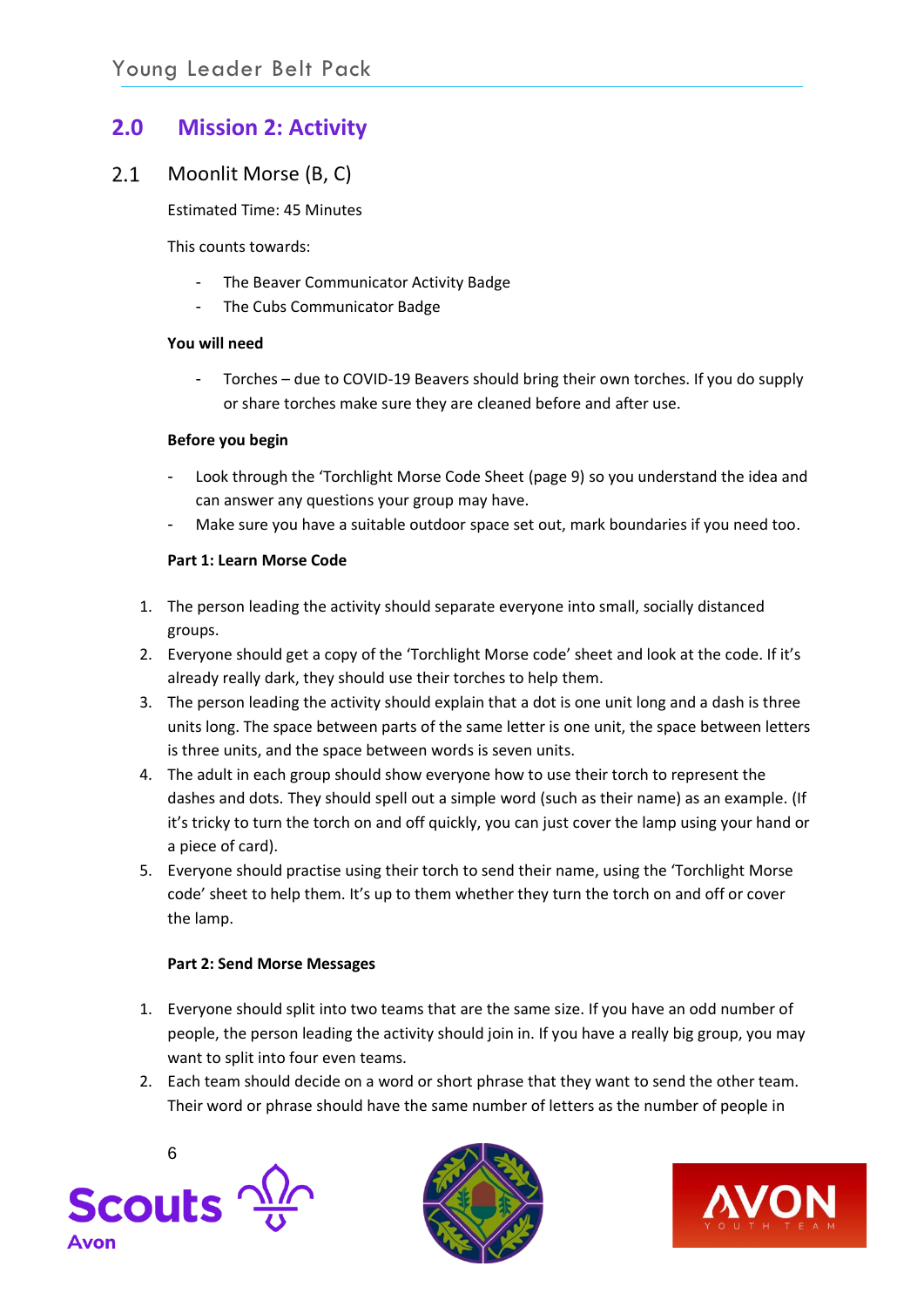the group. (Small groups could use words like Scouts, outdoors, fun, or friends. Bigger groups may want to ask 'How are you?' or comment on the weather.)

3. Everyone should decide who'll send each letter. They should use the 'Torchlight Morse code' sheet to learn their letter in Morse code.

Remember to stay socially distanced as you plan your moonlit Morse message.

- 4. Each team should stand in a socially distanced line in the right order for their word or phrase. The two teams should be opposite each other – everyone should be facing one person from the other team.
- 5. The first person in one team should use their torch to send their letter. They should be careful not to flash their torch into the eyes of the person opposite them.
- 6. The person opposite them should try to identify the letter and shout it out for everyone to hear.
- 7. Everyone should continue spelling the word letter by letter, waiting for the person opposite them to identify the letter before moving on. (Make sure everyone knows how long a gap to leave between each letter or word – they can count to themselves in a whisper if it helps. If it's getting confusing, the person leading the activity could say whether the gap is between a letter or word).
- 8. Once they've identified all of the letters, the team should put them together and shout out the word or phrase.
- 9. The teams should swap over so the other team has a chance to send a word.
- 10. When each team has worked out the other team's word, congratulate everyone on learning some basic Morse code – what an achievement!

If there's time, the group could try to send more words or phrases. Can they make them trickier each time?





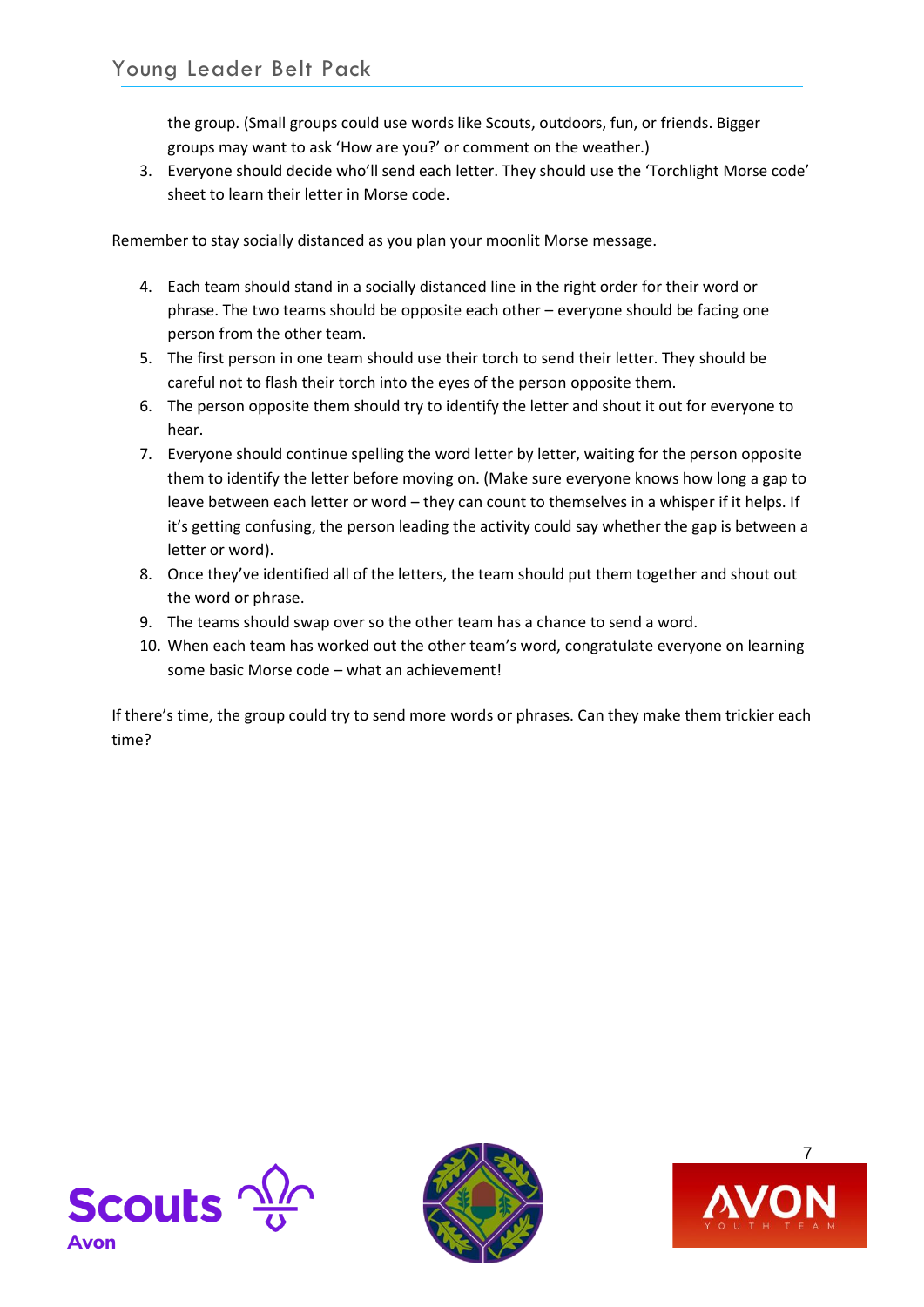# **Morse code**

Use this cheat sheet to help you learn and use Morse code.



## **Letters**









**Numbers** 

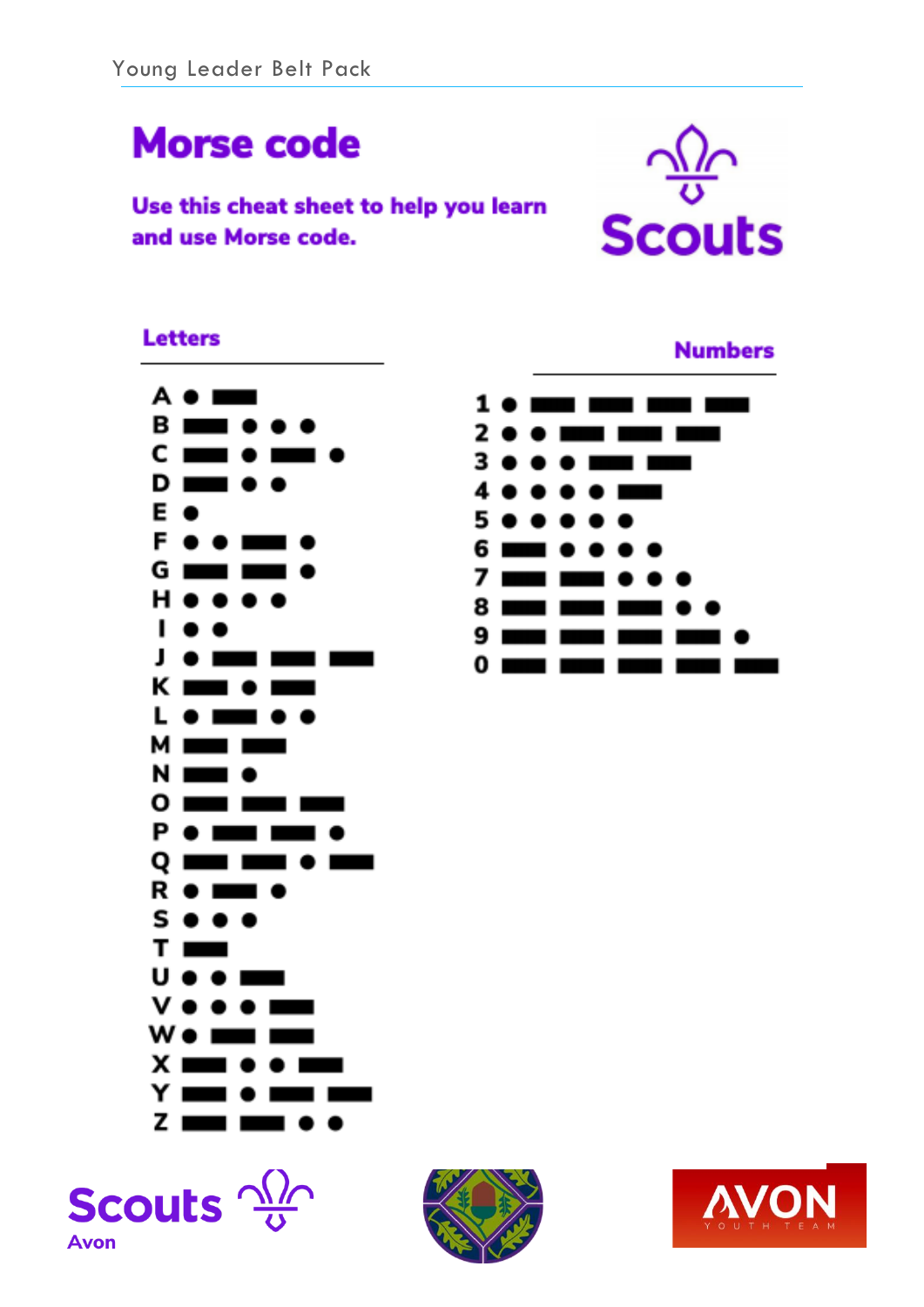#### <span id="page-9-0"></span> $2.2$ Testing Timeline (B, C)

Estimated Time 25 Minutes

This Counts Towards

Stages 1 and 2 of Community Impact.

#### **Before you begin**

- This session can be done online, check the scouts website for guidance on being safe online.
- Make sure you have basic knowledge on COVID-19 and understand why testing is important – maybe share this with the group.

### **Testing Timeline**

- 1. The person leading the activity should explain that coronavirus tests tell people if they have the virus at the time of the test. In this activity, everyone will have the chance to learn what happens during a coronavirus test.
- 2. The person leading the activity should give everyone one stage of the test process, from ordering the test to the action you might take after you find out the result.
- 3. Everyone should spend a minute or two thinking about how they'll present their stage. It could be a mime, a short drama, or a drawing. They could also find an item to represent the action, for example, a watch to show the time it takes to receive the test results.
- 4. Everyone should take it in turns to present their stage of the test and the rest of the group should try and guess what they're describing.
- 5. Once everyone's had a chance to share their stage, everyone should work as a group to put the stages into the correct order.

### **Steps to a COVID-19 test**

There are different types of COVID-19 tests – check out our [COVID-19: the facts](https://www.scouts.org.uk/coronavirus/covid-19-the-facts/) page for some more information. The stages below outline the basic steps you'd take for a swab test, but it's important to remember that the exact details will be different depending on the type of test you're taking and where you're taking it.

- Check for COVID-19 symptoms the most common are a high temperature; a new, continuous cough; or a loss or change to your sense of smell or taste.
- Order a test online or over the phone.
- Visit a testing centre or have a home testing kit delivered to you in the post.
- Take the test the basic steps are to gently rub the swab over the back of your throat and then gently put it in one nostril.





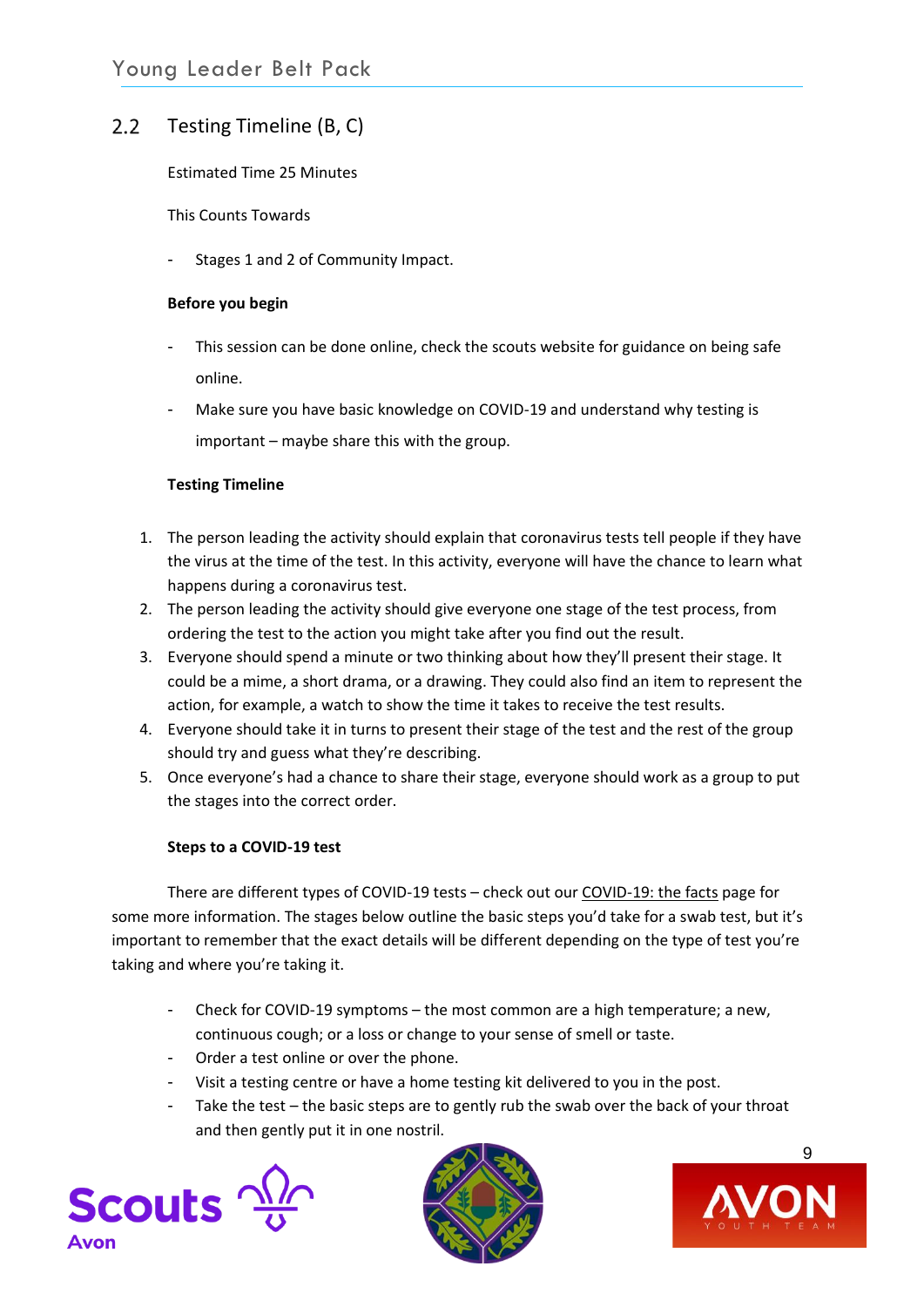- Seal the swab. If you have a home test, send it back in the post.
- Self-isolate until you get your results. For a home test, this is usually 24-48 hours.
- While you self-isolate, scientists in a lab work on your swab sample.
- Receive lab results by text and email.
- For a positive result, you'll need to self-isolate.
- For a negative result, you can return to school.
- If the result is unclear, you might need to take a second test.

### **Time to talk**

- 1. Everyone should look through their test timeline together.
- 2. Everyone should talk it through as a group, leaving some time at each step for people to ask any questions they may have.
	- Don't worry if you don't have the answers to all the questions. You could make a list of all the information you'd like to find out as a group and follow up next time you meet.
- 3. Everyone who wants too should share how they're feeling and what they think about the timeline. Are there any parts they're nervous or worried about?
- 4. The group should spend some time thinking of some ideas for how everyone could support each other during the process. Maybe you could prepare some activities that people could do if their test result is positive and they need to self-isolate, or maybe you could create a poster to reassure people about what the test process involves.
- 5. At the end of the session, the person leading the activity should remind everyone that taking a test for coronavirus is optional: it's just one of the things we can do try and help stop the spread of the virus. See if anyone can think of some other actions they could take to help.
	- People might come up with ideas like washing hands regularly, social distancing or wearing face coverings.

#### <span id="page-10-0"></span> $2.3$ Dancing in the dark (B, C)

Estimated time: 30 Minutes

This counts towards:

- Beavers Creative Activity Badge
- Beavers My Skills Challenge Award
- Cubs Entertainer Activity Badge
- Cubs Our Skills Challenge Award

### **You will need**





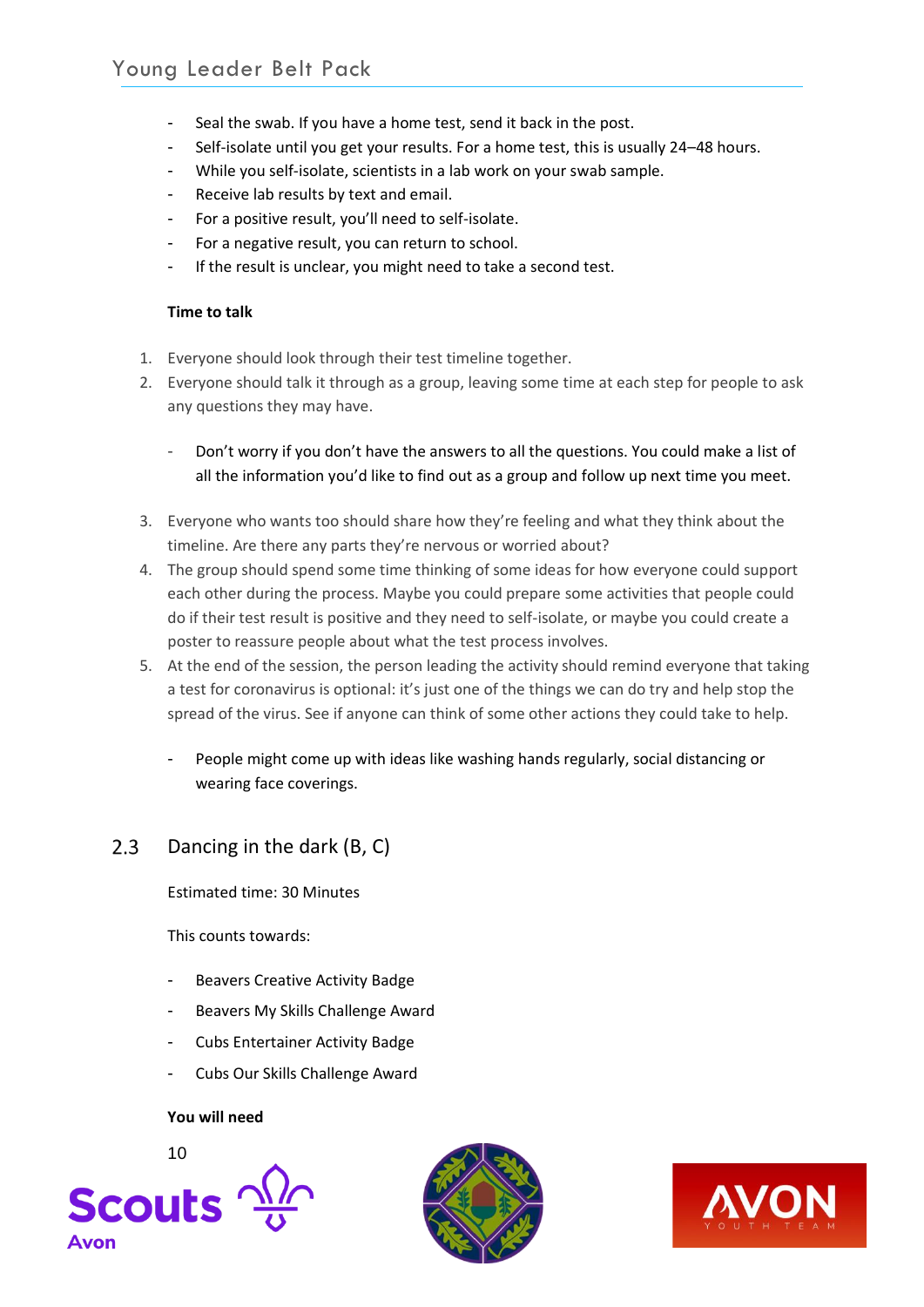- Camera or phone
- Sticky tape
- Glow sticks and connectors

### **Before you begin**

- You'll need between 10 and 15 glow sticks for each person. You can reuse the same glow sticks between groups to help reduce waste, just remember to clean them between uses. Follow the manufacturer's guidelines for the glow sticks.
- Explain to parents and carers that there'll be the option for people to be recorded on video and make sure you have the right permissions for everyone. Explain that their faces may not be visible in the dark – but if young people can't be recorded there'll be plenty of other ways for them to be involved.
- Ask everyone to come to the meeting in darker clothes (such as black or navy) as it'll help their dances look more effective.

#### **Dance!**

- 1. Everyone should stand in a socially distanced semicircle.
- 2. Everyone should split into groups of up to four people.
- 3. The person leading the activity should play the piece of music so everyone knows what it sounds like.
- 4. The person leading the activity should explain that people will have glow sticks attached to them when they dance, creating a sort of stick person effect. Everyone should think about the sort of moves that will work well – for example, turning around will make people disappear.
	- Have a look online for videos to help everyone understand the effect you're aiming for.
- 5. Everyone should stay a safe distance apart as they practise their dances.
- 6. The person leading the activity should set up a dance area and get the camera ready to record.
	- Choose somewhere dark or adjust the settings on the camera so the glow sticks can be seen but it looks like the dancers' bodies disappear.
- 7. The first group should come up to the dance area and stick the glow sticks to themselves.
	- Remind everyone to avoid breaking the glow sticks as they contain potentially harmful chemicals.
- 8. The first group should show everyone their dance. If everyone has permission to be filmed, someone should record it.





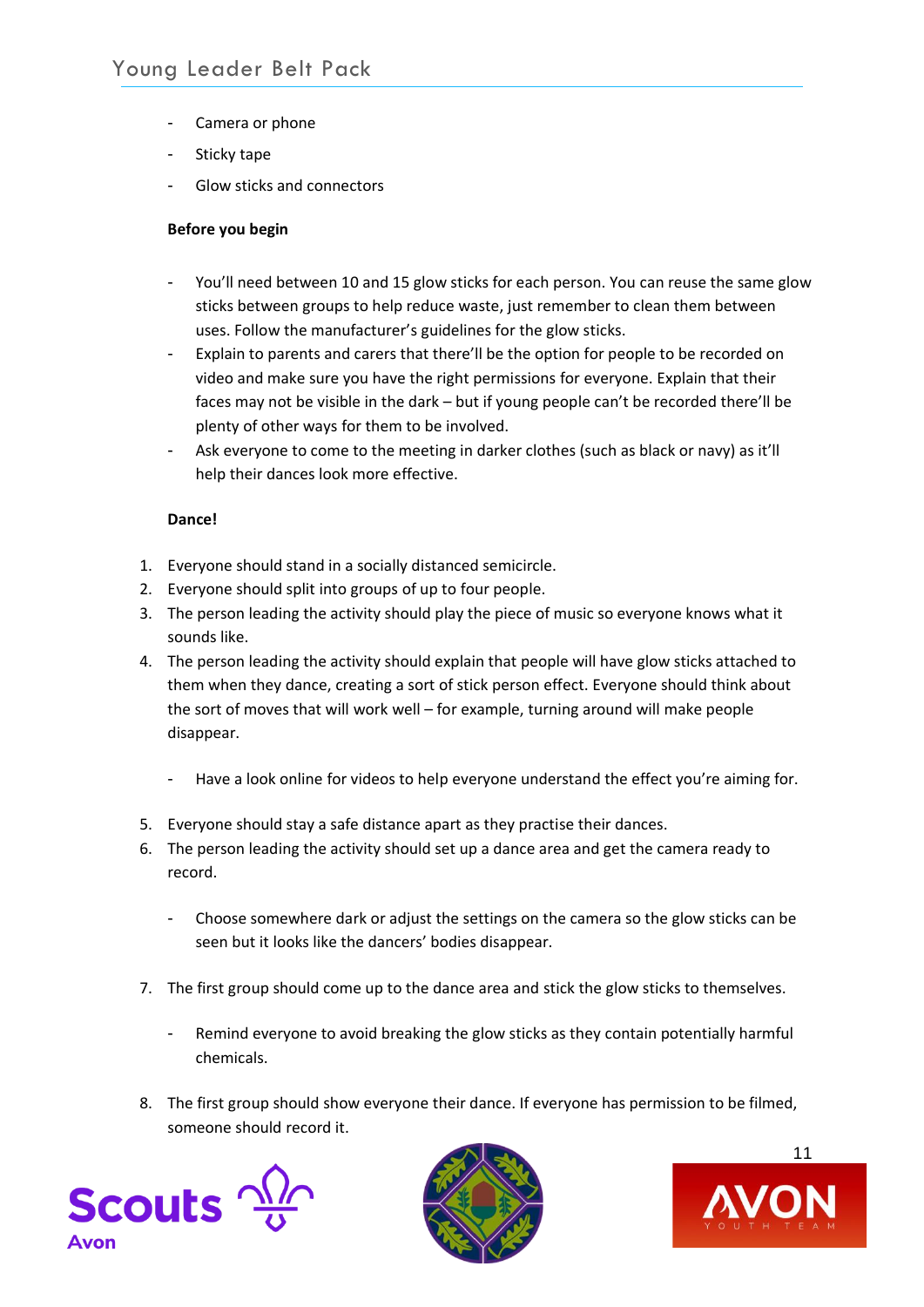9. Someone should clean the glow sticks, then the next group should have a turn at performing (and possibly recording) their dance. Everyone should take it in turns to perform and record; the glow sticks should be cleaned each time.

#### <span id="page-12-0"></span> $2.4$ Find the Words (C, S)

Estimated Time: 20 Minutes

This counts towards:

- Cubs Artist Activity Badge
- Scouts Creative Challenge Awards

## **Before you begin**

- Each person or group will need their own list of 'Words and phrases'.
- It's up to you whether you print the photos or use software to piece them together. The software doesn't need to be sophisticated – you just need to be able to put images next to each other (and maybe crop them a bit), so something like Microsoft Word would be fine.

## **Find letters**

- 1. Everyone should get a camera and a list from the 'Words and phrases' below.
	- Remember, different people should have slightly different lists. It's OK if more than one person has the same list, though.
- 2. Everyone should head outside to explore, or look around the space they are in, and take photos of all of the letters that make up the words and phrases on their list. For example, they could take photos of letters on food packaging, book titles, or board game boxes.
	- If anyone struggles to find a tricky letter, they could create it using objects, for example, an 'x' made out of bananas or paperclips.
- 3. Everyone should look through their pictures. If they have a printer, they should print them. If they're using software, they should make sure their photos are on the device and launch the software.
- 4. Everyone should arrange their letters so they spell out the words and phrases on their list. They may need to 'crop' the edges of the images using scissors or the right tool in their software.
- 5. Everyone should share their words and phrases with someone else. What do they mean? Who in the community might need to know about them?
- 6. Everyone should use the map of their community or Google Maps to find some nearby places of interest.





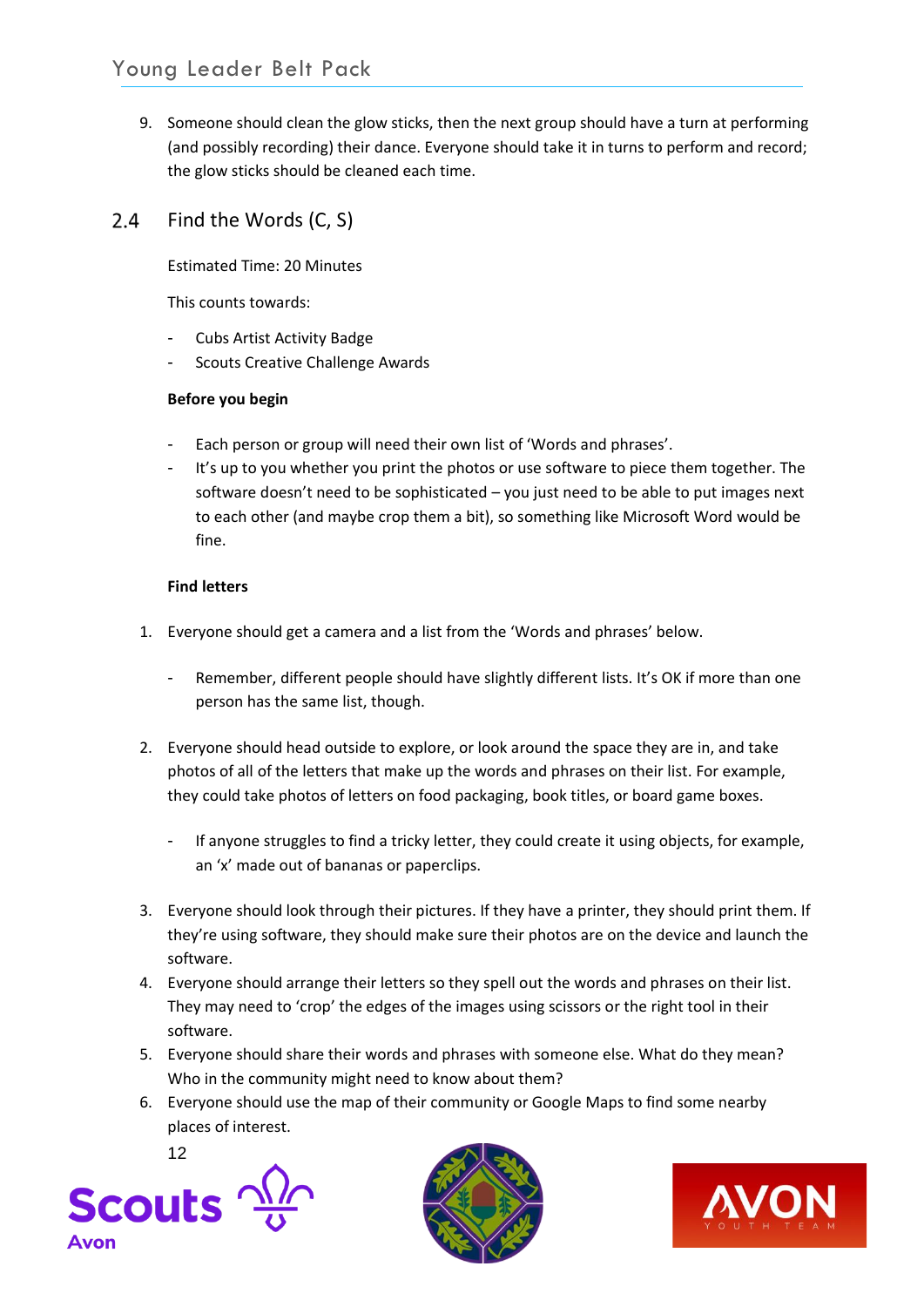7. Everyone should chat about how these places help to keep the community safe.

#### **Words and phrases**

- Look up look out. Check for power lines.
- Yellow triangle warning sign.
- Electricity
- Voltage
- **Current**
- Pylons
- Wooden poles
- Think before you dig.
- #BeBrightStaySafe
- Electricity travels at the speed of light.
- Always carry long objects horizontally.
- Fishing rods can conduct electricity.
- Power Cut? Call 105.
- Never enter a substation.
- Keep away from power lines.
- Treat electricity with respect.
- Check for overhead electricity lines before flying kites.
- Tent poles can conduct electricity.
- Look up, look out before climbing trees.
- Damaged power lines? Call 105.

#### <span id="page-13-0"></span> $2.5$ An unusual year at Scouts (B, C, S, E)

Estimated Time: 30 Minutes

This counts towards:

- Beavers my world challenge award
- Cubs our world challenge award

## **You will need**

- Pens or pencils
- Scrap Paper

### **Pause and reflect**